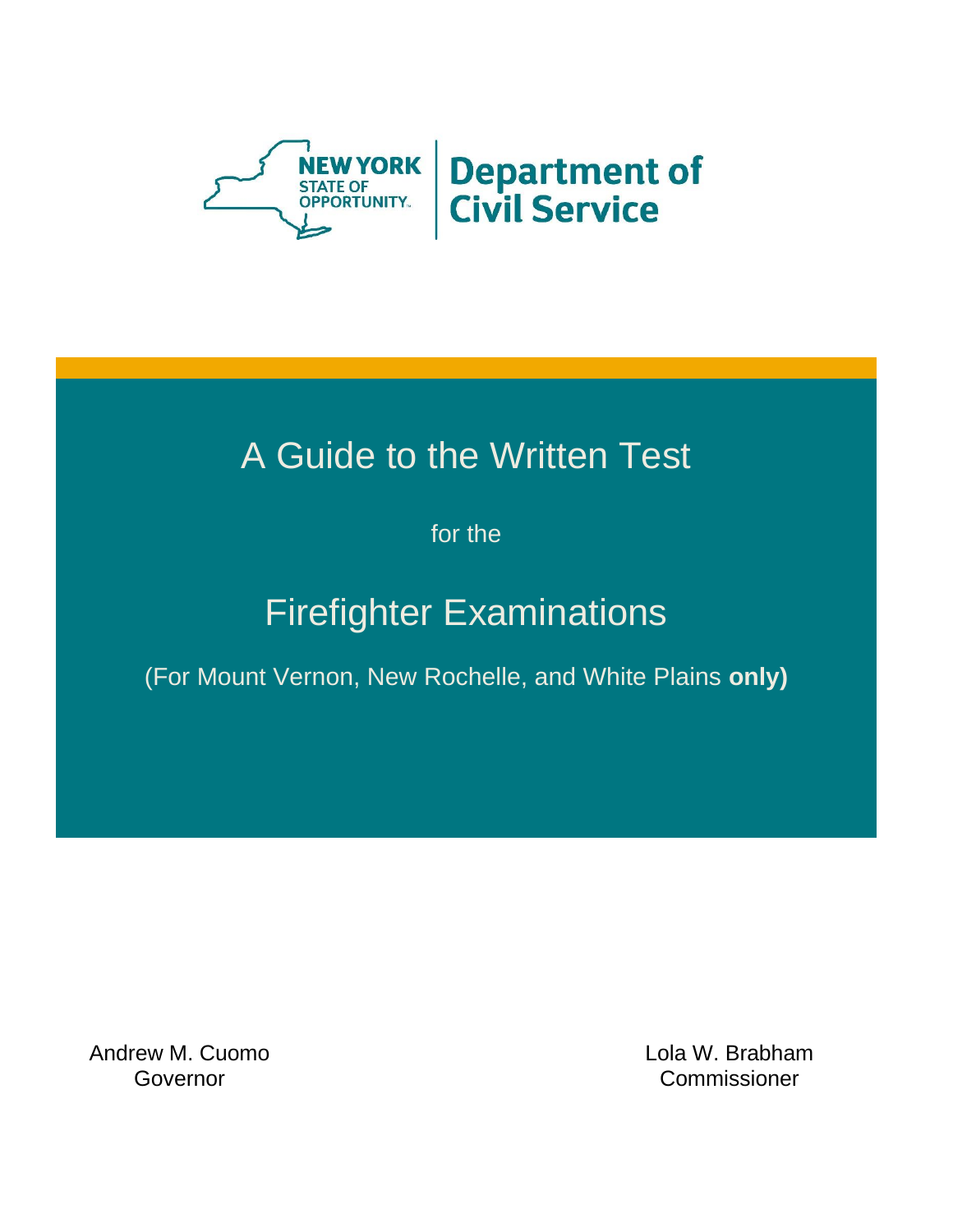# **TEST GUIDE**

# **Table of Contents**

| Subject areas, test tasks, sample questions, and solutions |                                                                                           |  |
|------------------------------------------------------------|-------------------------------------------------------------------------------------------|--|
|                                                            |                                                                                           |  |
|                                                            |                                                                                           |  |
|                                                            |                                                                                           |  |
|                                                            |                                                                                           |  |
|                                                            | 5. Reasoning Clearly and Selecting a Proper Course of Action in Firefighting Situations 9 |  |
|                                                            |                                                                                           |  |
|                                                            |                                                                                           |  |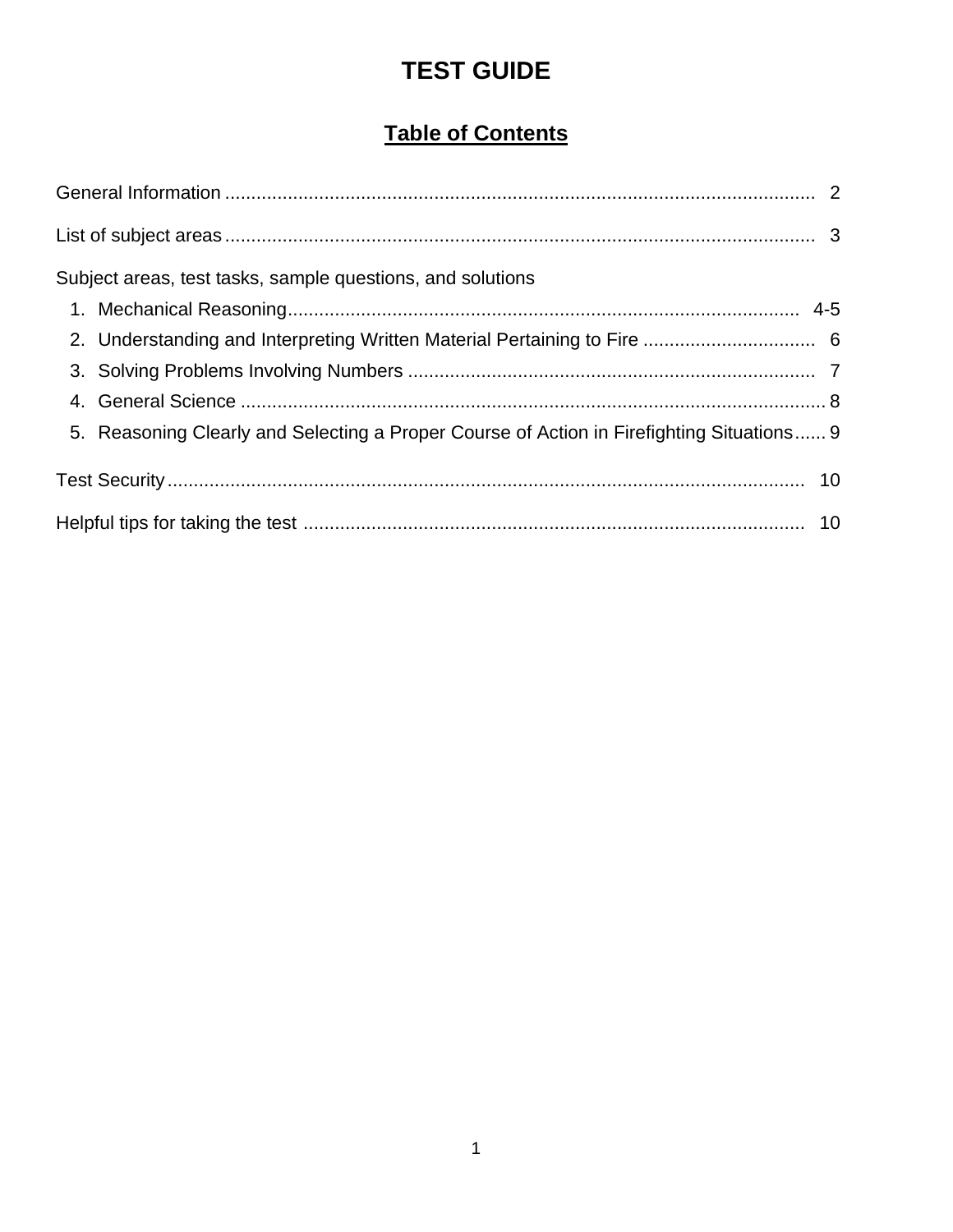# *GENERAL INFORMATION*

**Introduction:** The New York State Department of Civil Service has developed this test guide to familiarize you with the written test used for the Firefighter *examination series* **FOR WHITE PLAINS, MT. VERNON, and NEW ROCHELLE** *ONLY*. The information presented below may help you in preparing to take one or more of the examinations in this examination series.

**What is an examination series:** An examination series is a collection of examinations that are held on the same date and use the same test booklet(s). Examination series may contain just a few examinations or several hundred.

**Determining the Subject Areas in your examination(s):** To determine the subject areas that are included in your examination(s), you should refer to the Examination Announcement(s) for the particular examination(s) you will be taking. The subject areas are listed under the heading "Subjects of Examination."

**Using the Candidate Directions provided at the test site:** When you take your examination(s), you will be given a set of Candidate Directions. Read these very carefully so that you correctly identify the questions you need to answer for the examinations you are taking.

**Test questions:** All the test questions included in the Firefighter examination series are multiple-choice questions. No specialized knowledge of firefighting is required. See the s*ample questions* in the subject area sections in this test guide for examples.

**Subject area information:** After the list of subject areas, information is provided on how candidates will be tested in each of the subject areas listed. For each subject area, a Test Task is provided. This is an explanation of how questions will be presented and how to correctly answer them. Read each explanation carefully. (Please note: This test guide may not provide information on every subject area included in your examination.)

**Sample questions:** This test guide provides at least one sample question for each subject area listed. The sample questions will be similar to what will be presented in the test booklet(s). This test guide provides the Solution and correct answer for each sample question presented. You should study these in order to understand how the correct or best answers were determined.

**Test security:** Please read the brief discussion on Test Security provided at the end of this guide. It provides an explanation of test takers' obligations and responsibilities.

**Helpful tips for taking the test:** The last section of this guide contains some helpful tips on how to prepare for and take a Civil Service test.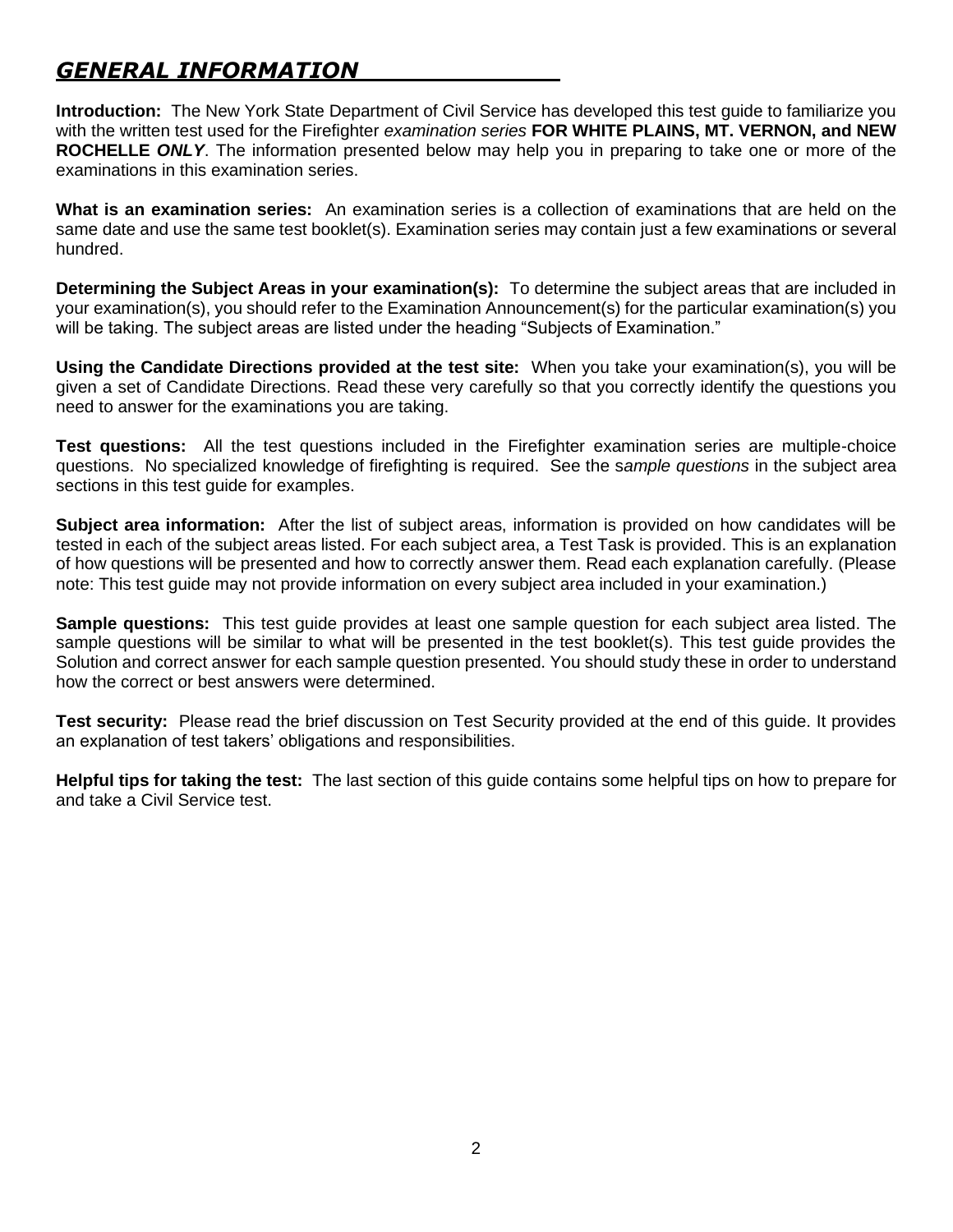- **1. MECHANICAL REASONING:** These questions will be accompanied by drawings or descriptions of various mechanical devices, such as gears, pulleys, levers, hand tools, and gauges. You will be required to demonstrate an understanding of how the devices work and the underlying mechanical principles involved. These devices are not limited to use in the fire service.
- . **2. UNDERSTANDING AND INTERPRETING WRITTEN MATERIAL PERTAINING TO FIRE:** The questions in this subtest test how well the candidate comprehends written material. The candidate is provided with brief reading selections, followed by a set of alternative statements relating to each selection. The candidate is to indicate the most appropriate statement relating to the selection on the basis of whether it: a) accurately paraphrases portions of the selection; or b) adequately summarizes the selection; or c) presents an inference that can reasonably be drawn from the selection. The reading selections are drawn from a variety of sources related to the firefighting field. Knowledge of the subject matter of the reading selection is generally not related to successfully answering the questions.
- **3. SOLVING PROBLEMS INVOLVING NUMBERS:** This subtest requires the candidate to use addition, subtraction, multiplication, and division to solve problems that might be encountered in fire service activities. In some of the questions, sketches of simple geometric figures may be shown or simple geometric terms used. The problems are presented in the context of the job. Knowledge of firefighting is not required. Formulas or equations will be provided where required.
- **4. GENERAL SCIENCE:** This subtest requires the candidate to demonstrate knowledge of the basic principles of physics and chemistry, or the definitions of relevant terms, properties and processes; or to apply the knowledge to given situations. The questions cover, but are not necessarily limited to, properties of common substances encountered in firefighting, basic principles of electricity, and basic principles of combustion and heat transfer.
- **5. REASONING CLEARLY AND SELECTING A PROPER COURSE OF ACTION IN FIREFIGHTING SITUATIONS:** The questions in this subtest describe situations which a firefighter may encounter on the job. The candidate must evaluate the situation and either select the most appropriate course of action or select the best reason in support of a particular course of action. The questions cover such areas as interpersonal factors related to dealing with other firefighters, superior officers or the general public. Specialized or detailed knowledge of firefighting is not required.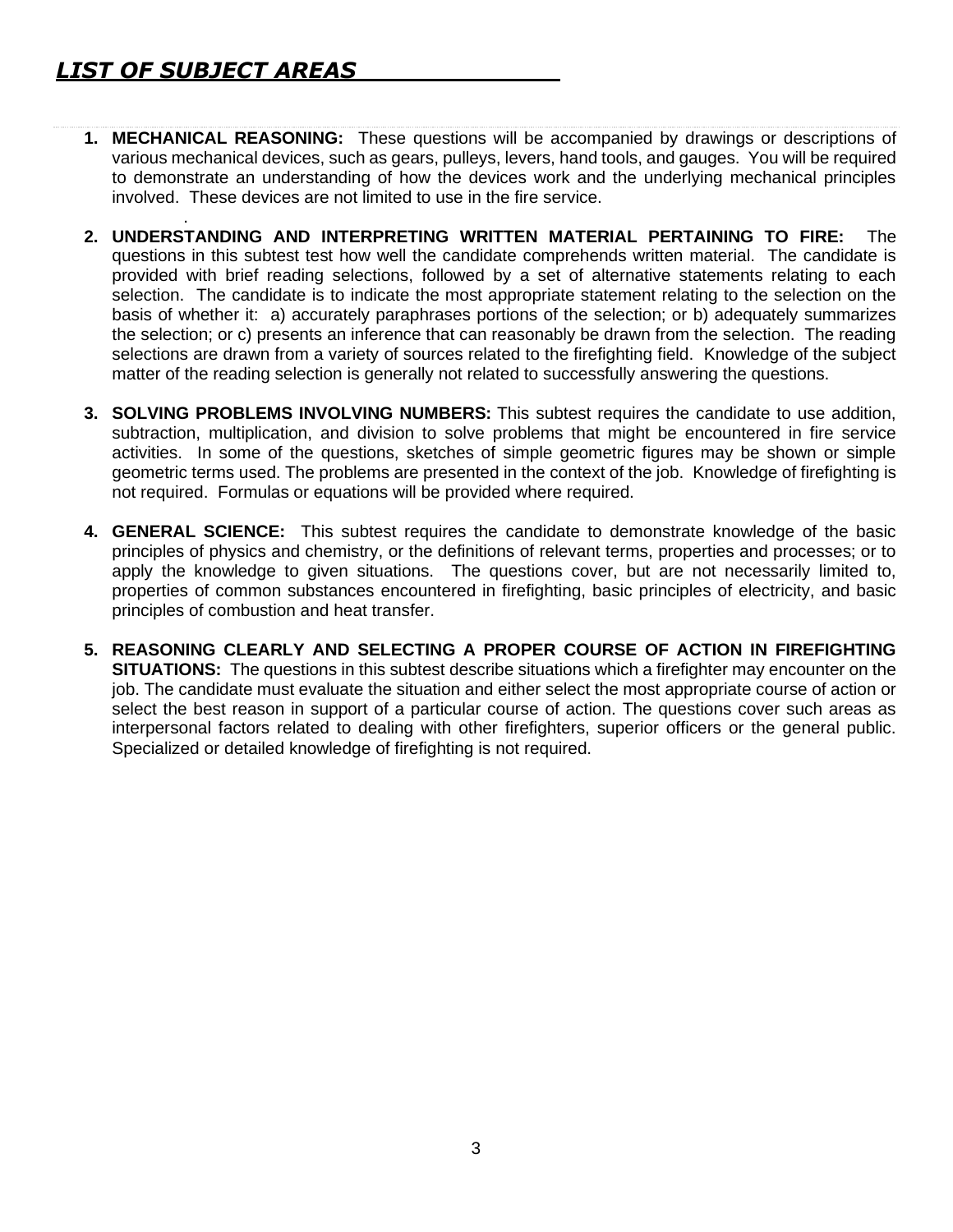**MECHANICAL REASONING:** These questions will be accompanied by drawings or descriptions of various mechanical devices, such as gears, pulleys, levers, hand tools, and gauges. You will be required to demonstrate an understanding of how the devices work and the underlying mechanical principles involved. These devices are not limited to use in the fire service. .

**TEST TASK:** For each question, you will be presented with a sketch or description of one or more mechanical devices, hand tools, dials or gauges. You must understand how the devices work, how the devices are used, or how to read the devices, in order to answer the questions correctly.

## **SAMPLE QUESTION 1:**

In the diagram below, how will the two racks, E and F, move when gear G is rotated on its fixed axis in the direction indicated by the arrow?

- A. Both racks will move to the left.
- B. Rack F will move to the left while rack E moves to the right.
- C. Rack F will move to the right while rack E moves to the left.
- D. Both racks will move to the right.



*The correct answer to sample question 1 is B.*

**SOLUTION:** *To answer this question correctly, you should look at each part of the mechanism separately:* 

- *What will happen to rack F when gear G moves in the direction indicated by the arrow? The teeth in gear G will lock with the teeth in rack F and cause rack F to move to the left.*
- *What will happen to rack E when gear G moves in the direction indicated by the arrow? The teeth in gear G will lock with the teeth in rack E and cause rack E to move to the right.*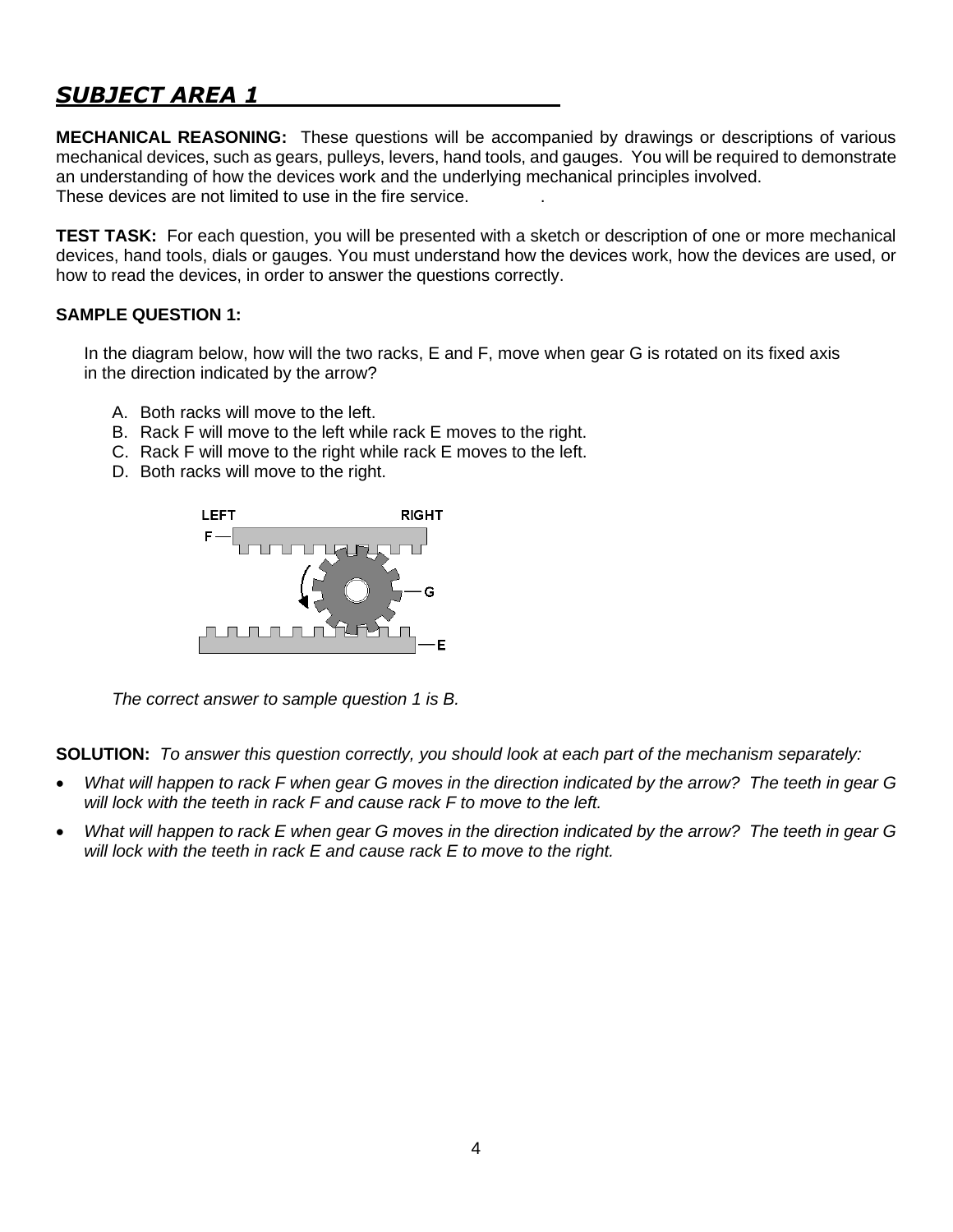## **MECHANICAL REASONING (cont.)**

### **SAMPLE QUESTION 2:**

The diagram below shows four sets of dials. Dial (1) in each set displays gallons per minute (gpm) flow rate. Dial (2) in each set displays pressure per square inch (psi). If a pump works most efficiently at a flow rate of less than 500 gpm and a pressure of 200 psi, which one of the sets of dials indicates a pump that is working most efficiently?

- A. SET I
- B. SET II
- C. SET III
- D. SET IV



*The correct answer to sample question 2 is A.*

**SOLUTION:** *To answer this question correctly, you must apply the information given in the problem to the*  readings on the dials, in order to determine which set of dials indicates a pump that is working most efficiently:

- *The problem tells you that a pump works most efficiently at a flow rate of less than 500 gpm and a pressure of 200 psi.*
- *The problem also tells you that dial (1) in each set displays gallons per minute (gpm) and dial (2) in each set displays pressure per square inch.*
- *Of the four sets, SET I is the only set that has a flow rate less than 500 gpm and a pressure of 200 psi (reading on dial (2)).*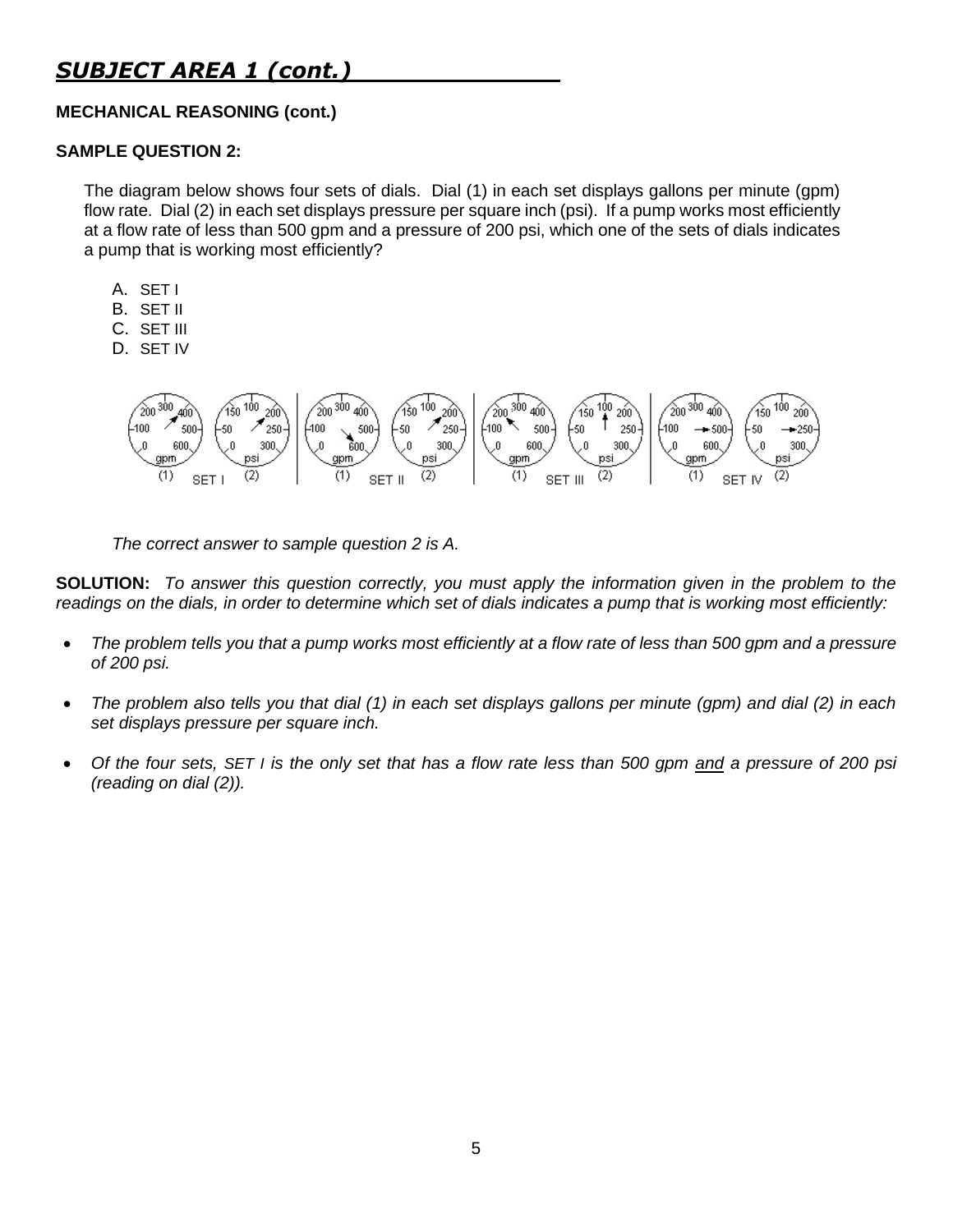**UNDERSTANDING AND INTERPRETING WRITTEN MATERIAL PERTAINING TO FIRE:** The questions in this subtest test how well the candidate comprehends written material. The candidate is provided with brief reading selections, followed by a set of alternative statements relating to each selection. The candidate is to indicate the most appropriate statement relating to the selection on the basis of whether it: a) accurately paraphrases portions of the selection; or b) adequately summarizes the selection; or c) presents an inference that can reasonably be drawn from the selection.

The reading selections are drawn from a variety of sources related to the firefighting field. Knowledge of the subject matter of the reading selection is generally not related to successfully answering the questions.

**TEST TASK:** For each question, you will be provided with a brief selection of written material pertaining to fire, followed by a question and a set of alternative statements relating to the written material. You must choose the statement that best answers the question.

## **SAMPLE QUESTION:**

"Oxidizing materials shall include a substance that yields oxygen readily to stimulate the combustion of organic matter. Oxidizing materials shall be stored in cool, dry, ventilated locations, and separated from stored organic materials. Oxidizing materials shall be stored separately from flammable liquids, flammable solids, combustible materials, hazardous chemicals, corrosive liquids, and other such noncompatible materials. Bulk oxidizing materials shall not be stored on or against wooden surfaces."

Which one of the following statements is correct, based on the written material provided above?

- A. Organic materials should be stored on wooden piles.
- B. Oxidizing materials should be stored with flammable solids.
- C. Corrosive liquids should be stored with hazardous chemicals.
- D. Oxidizing materials should be stored away from organic materials.

*The correct answer to this sample question is D.*

**SOLUTION:** *To answer this question correctly, you must evaluate each choice given, against the written material provided, in order to determine which choice is correct.*

*Choice A states, "Organic materials should be stored on wooden piles." Although the written material states that "oxidizing materials shall be stored… separated from stored organic materials," the written material does not state where organic materials should be stored. Therefore, choice A is not the correct answer to this sample question.*

*Choice B states, "Oxidizing materials should be stored with flammable solids." However, the written material states, "Oxidizing materials shall be stored separately from… flammable solids,…" Therefore, choice B is not the correct answer to this sample question.* 

*Choice C states, "Corrosive liquids should be stored with hazardous chemicals." However, the written material does not state where corrosive liquids should be stored. Therefore, choice C is not the correct answer to this sample question.*

*Choice D states, "Oxidizing materials should be stored away from organic materials." The written material states, "Oxidizing materials shall be stored… separated from stored organic materials."*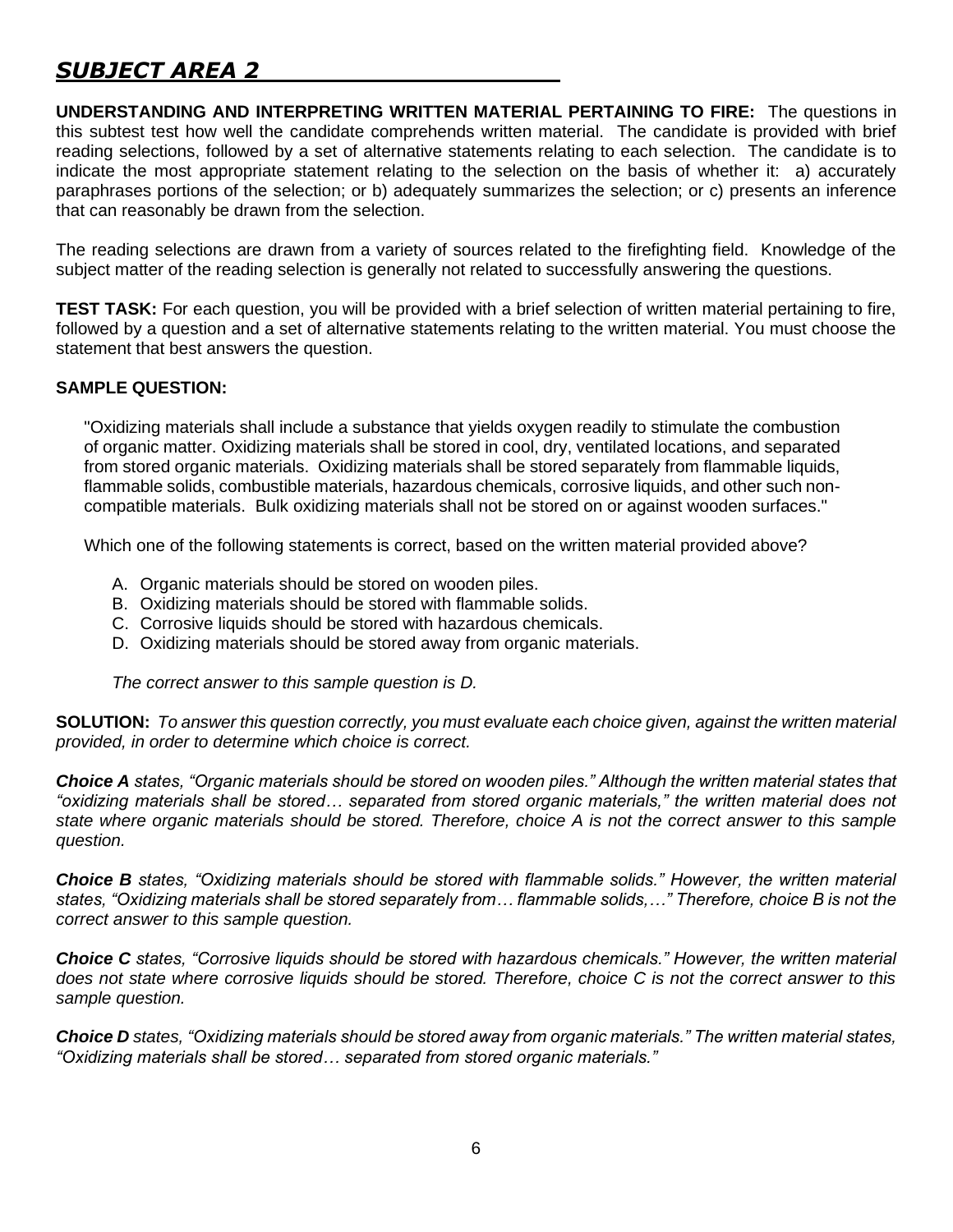**SOLVING PROBLEMS INVOLVING NUMBERS:** This subtest requires the candidate to use addition, subtraction, multiplication, and division to solve problems that might be encountered in fire service activities. In some of the questions, sketches of simple geometric figures may be shown or simple geometric terms used. The problems are presented in the context of the job. Knowledge of firefighting is not required. Formulas or equations will be provided where required.

**TEST TASK:** For these questions, you will be presented with various problems, involving numbers, that might be encountered in fire service activities. Formulas will be provided where needed. You will be allowed to use a calculator for this part of the test.

## **SAMPLE QUESTION 1:**

A pump discharges water at a rate of 184 gallons per minute. Which one of the following is the number of gallons of water this pump will discharge in an hour?

- A. 1,104 gallons
- B. 1,840 gallons
- C. 2,208 gallons
- D. 11,040 gallons

*The correct answer to sample question 1 is D.*

**SOLUTION TO SAMPLE QUESTION 1:** *First, you must know that there are 60 minutes in an hour. Then, you must multiply 184 gallons (the amount the pump discharges in one minute), by 60 minutes (the number of minutes in an hour), in order to calculate the number of gallons the pump discharges in one hour.*

## **SAMPLE QUESTION 2:**

"Back pressure" is the pressure, measured in pounds per square inch (psi), which a column of water exerts against the engine or hydrant, which is forcing the water through a pipe system or a hose stretched to a height. Back pressure can be found by multiplying 0.434 by the height of the pipe system, in feet.

If the height of the pipe system is 180 feet, which one of the following is most nearly the back pressure?

A. 7.8 psi B. 78.1 psi C. 708.2 psi D. 7812.0 psi

*The correct answer to sample question 2 is B.*

**SOLUTION TO SAMPLE QUESTION 2:** *Since this problem tells you that back pressure can be found by multiplying 0.434 by the height of the pipe system, in feet, to answer this question correctly, you must multiply 0.434 by 180 feet, and know where the decimal point should be placed.*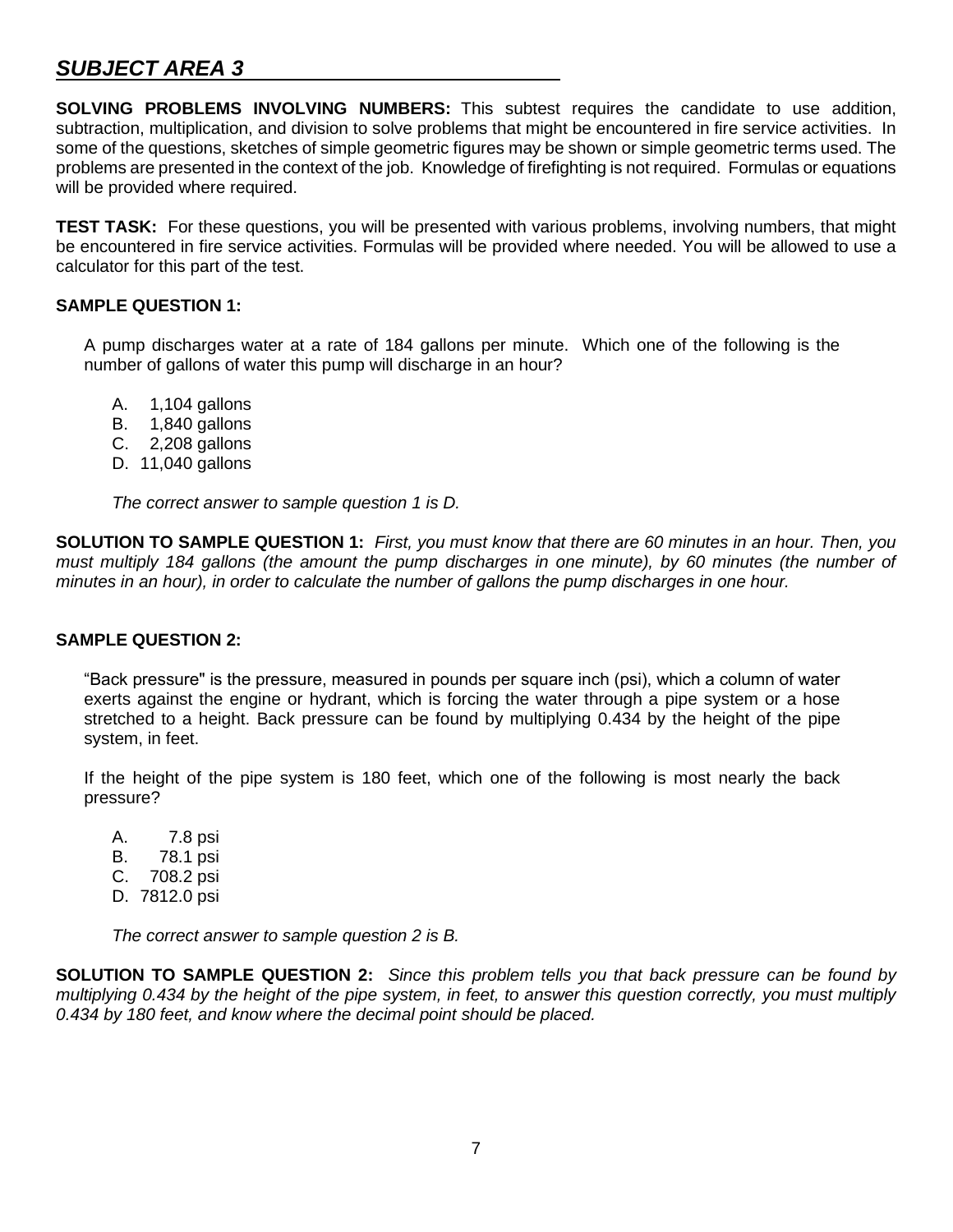**GENERAL SCIENCE:** This subtest requires the candidate to demonstrate knowledge of the basic principles of physics and chemistry, or the definitions of relevant terms, properties and processes; or to apply the knowledge to given situations. The questions cover, but are not necessarily limited to, properties of common substances encountered in firefighting, basic principles of electricity, and basic principles of combustion and heat transfer.

**TEST TASK**: You will be presented with questions which require a knowledge of general science, or the application of basic science principles to given situations, to answer correctly. Specialized knowledge of firefighting is not needed to answer the questions.

### **SAMPLE QUESTION 1:**

The density of a substance refers to which one of the following qualities?

- A. solubility
- B. compactness
- C. alkalinity
- D. weight

*The correct answer to sample question 1 is B.*

**SOLUTION TO SAMPLE QUESTION 1:** *To answer this question correctly, you must know that density is the amount of mass in a definite volume, or how compact or crowded a substance is*

#### **SAMPLE QUESTION 2:**

The diagram below shows a filled test tube of mercury inverted in a beaker of mercury. Which one of the following is responsible for supporting the column of mercury?

- A. air temperature
- B. atmospheric pressure
- C. salinity of the mercury
- D. viscosity of the mercury



*The correct answer to sample question 2 is B.* 

**SOLUTION TO SAMPLE QUESTION 2:** *To answer this question correctly, you must know that force is required to support the weight of the column of mercury, and that the force needed is atmospheric pressure. Atmospheric pressure on the surface of the mercury in the beaker is supporting the column of mercury in the tube.*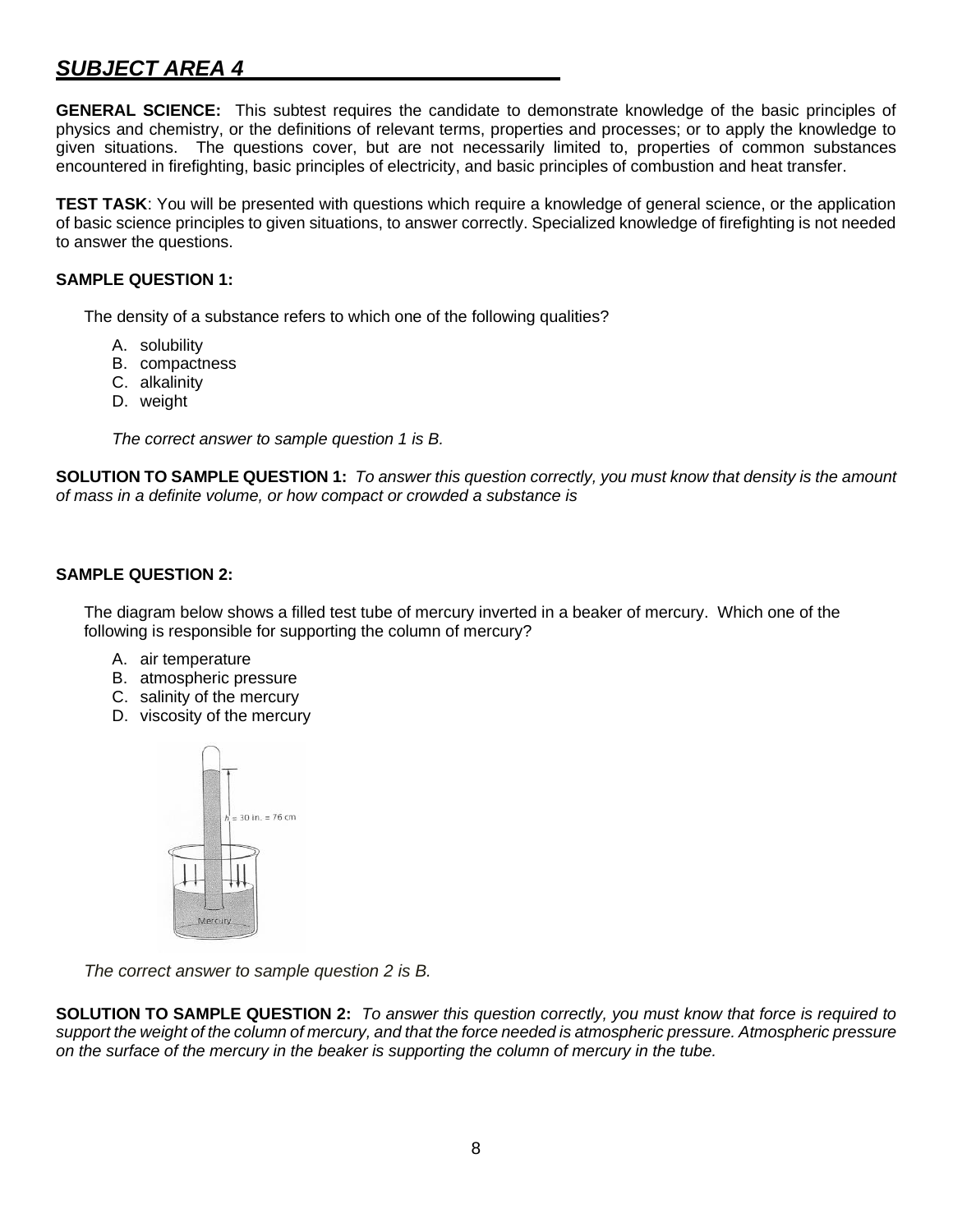**REASONING CLEARLY AND SELECTING A PROPER COURSE OF ACTION IN FIREFIGHTING SITUATIONS:** The questions in this subtest describe situations which a firefighter may encounter on the job. The candidate must evaluate the situation and either select the most appropriate course of action or select the best reason in support of a particular course of action. The questions cover such areas as interpersonal factors related to dealing with other firefighters, superior officers or the general public. Specialized or detailed knowledge of firefighting is not required.

**TEST TASK:** For each question, you will be presented with a brief description of a situation which a firefighter may encounter on the job, followed by four alternative courses of action. You must evaluate the situation given and select, from among the four choices given, the most appropriate course of action or best answer to the question.

## **SAMPLE QUESTION:**

You have been on the job as a firefighter for six months. After your company returns to the station from a fire alarm, your supervisor, the company officer, tells you to perform a safety check of the fire vehicle just used. On your way to conduct the safety check, the fire chief approaches you and informs you that city officials will be coming for a tour of the fire department, and that he would like you to wash the fire vehicle immediately.

Which one of the following would be the best course of action for you to take in this situation?

- A. Say nothing and wash the fire vehicle as ordered.
- B. Say nothing and proceed with the safety inspection of the fire vehicle.
- C. Inform the fire chief of the order you were given by the company officer.
- D. Tell the fire chief that you will wash the fire vehicle right after you complete its safety inspection.

*The best answer to this sample question is C.*

**SOLUTION:** *In the situation described, you receive conflicting orders from your immediate supervisor (the company officer) and the fire chief. The order from your immediate supervisor is a safety matter; the order from the fire chief is a public relations matter. To answer this question correctly, you must evaluate the situation and*  realize that the most appropriate action for you to take is to inform the fire chief of the order you were given by *the company officer. The fire chief can then decide what to do.*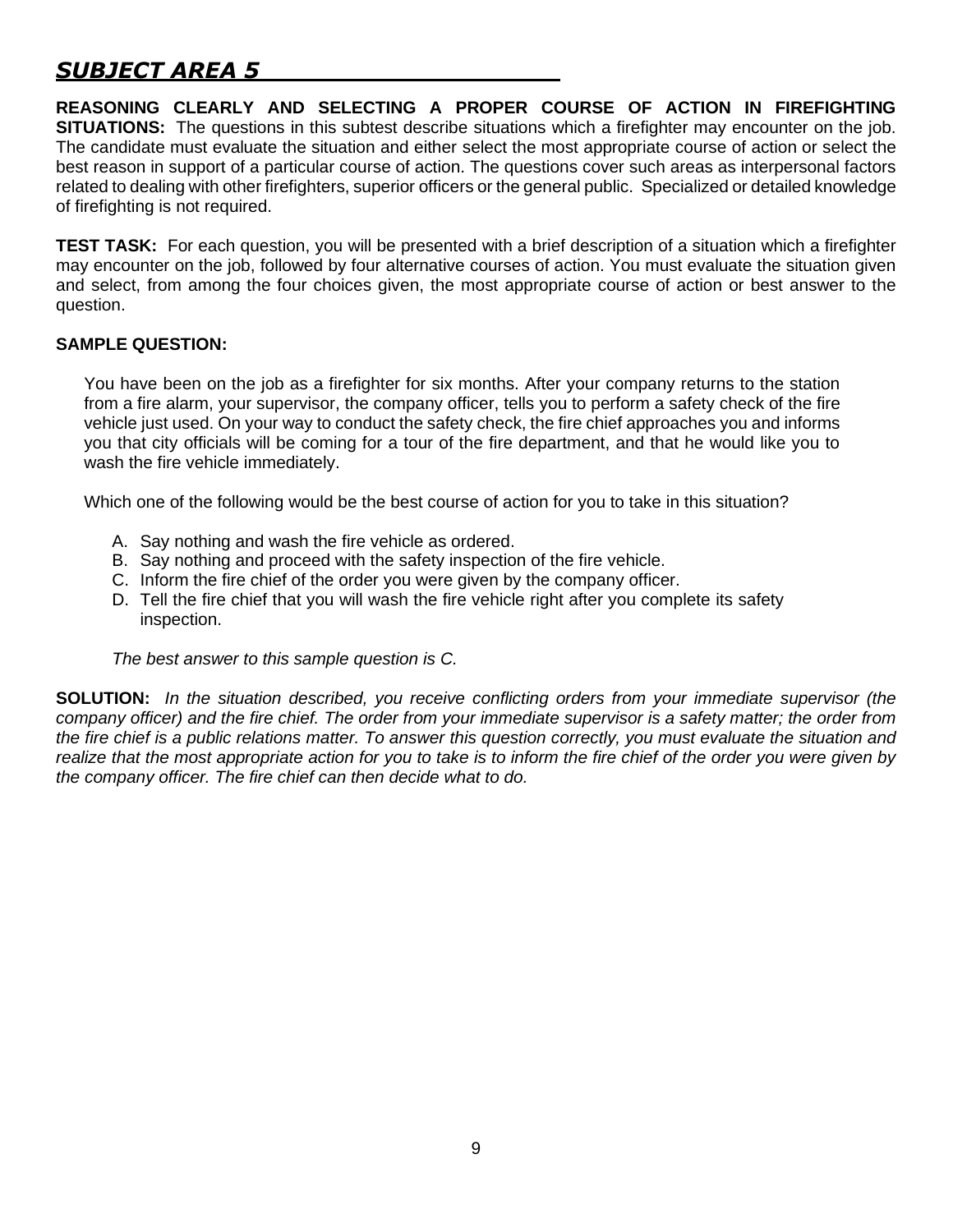# *TEST SECURITY*

The test candidates will be taking is the property of the New York State Department of Civil Service. Candidates may not remove test material from the test site and may not reproduce, reconstruct, or discuss the test content with others. Unauthorized possession or disclosure of the test material is prohibited by law and punishable by imprisonment and/or a fine. Additionally, candidates who violate this policy may be disqualified from appointment to the positions for which the examination is being held and from being a candidate for any civil service examination for five years. After candidates take the test, other individuals may want to talk with them about the test. Candidates should not discuss the questions and answers, even in general terms. Candidates should be careful that they do not inadvertently violate test security and put themselves at risk.

# *HELPFUL TIPS FOR TAKING THE TEST*

Your attitude and approach to the test will influence how well you perform. A positive attitude will help you do your best.

## **Before the test …**

- Study and review this guide to familiarize yourself with what the test will cover.
- Study and review the subject areas that will be covered on the test.
- Read the *General Guide to Written Tests* on our website, [www.cs.ny.gov/testing/testguides.cfm.](http://www.cs.ny.gov/testing/testguides.cfm)
- Get plenty of rest the night before the test.

## **On the day of the test …**

- Arrive at the test site on time.
- Bring your Admission Notice, two No. 2 pencils, a photo ID containing your signature, a quiet lunch or snack, and any other **allowed** materials.
- Do **NOT** bring this test guide to the test site.

## **At the test site …**

- Do **NOT** bring cell phones, beepers, headphones, or any electronic or other communication devices to the test site.
- The use of such devices anywhere on the grounds of the test site (this includes the test room, hallways, restrooms, building, grounds, and parking lots) could result in your disqualification.

## **During the test …**

- Read and follow all directions on your Admission Notice, test booklets, answer sheets, and Candidate Directions.
- Follow the Monitor's instructions.
- Before choosing an answer, read all of the answer choices.
- Be sure the answer you mark on your answer sheet corresponds to the response option you are choosing.
- Be sure the question number on your answer sheet corresponds to the number of the exam question you are answering.
- Keep track of time.

## **After the test …**

- Do **NOT** remove any test materials from the test room.
- Do **NOT** paraphrase, reconstruct, or reproduce the test material in any way.
- Do **NOT** discuss the test material with others.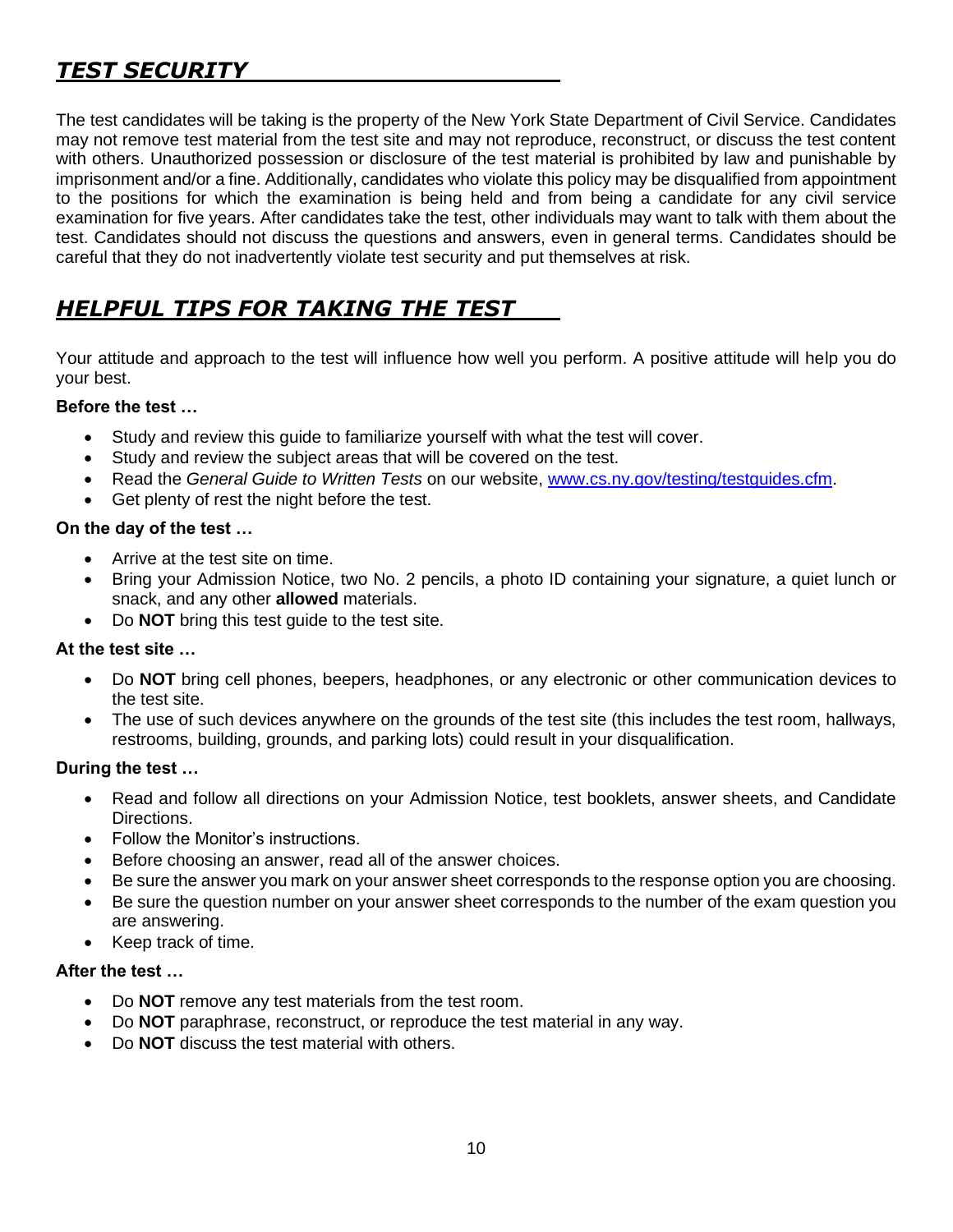It is the policy of the New York State Department of Civil Service to provide reasonable accommodation to ensure effective communication of information to individuals with disabilities. If you need an auxiliary aid or service to make this information available to you, please contact the New York State Department of Civil Service Public Information Office at (518) 457-9375.